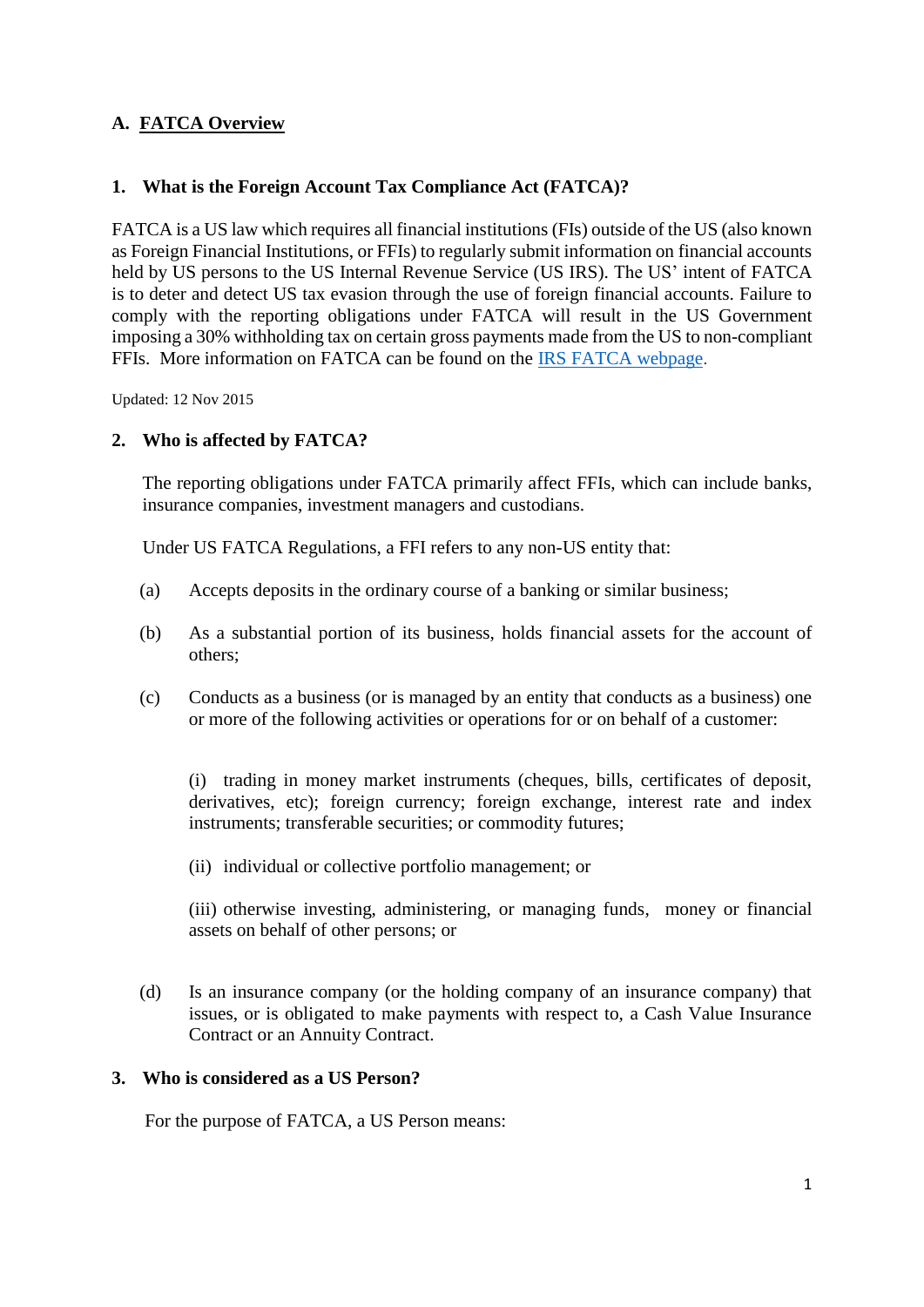- (a) A citizen or lawful permanent resident (including US green card holder) of the US; or
- (b) A partnership or corporation organised in the US or under the laws of the US or any State thereof, or a trust if: (i) a court within the US would have authority under the applicable law to render orders or judgments concerning substantially all issues regarding the administration of the trust; and (ii) one or more US persons have the authority to control all substantial decisions of the trust, or an estate of a decedent that is a citizen or resident of the US.

The definitions above are to be interpreted in accordance with the provisions of the US Internal Revenue Code.

Updated: 06 Feb 2015

### **4. Why is Singapore entering into a FATCA Intergovernmental Agreement (IGA) with the US?**

In response to industry feedback, Singapore agreed to enter into a FATCA IGA with the US to help Singapore-based FIs (SGFIs) manage their FATCA compliance burden. Without the FATCA IGA, individual FIs outside the US will have to enter into individual FFI agreements with the US to avoid FATCA-related withholding tax. With the IGA, SGFIs will benefit from simplified compliance procedures with regard to identifying and reporting on financial accounts held by US persons. SGFIs will also avoid FATCA-related withholding tax on relevant payments that they receive from the US.

## **5. What are Singapore-based FIs (SGFIs)?**

A Singapore-based FI (SGFI), for the purpose of FATCA, is a FI which is:

- (a) Tax resident in or organised under the laws of Singapore, but excluding any branch of such FI that is located outside Singapore; or
- (b) Any branch of a FI not tax resident in or organised under the laws of Singapore, if such branch is located in Singapore.

## **6. What are the FATCA obligations applicable to a SGFI?**

SGFIs will need to perform due diligence checks to identify financial accounts held by US persons. Thereafter, the SGFIs will need to report information pertaining to such accounts to IRAS, which will in turn transmit the information to the US IRS.

## **7. What is a FATCA Model 1 IGA? What is a FATCA Model 2 IGA?**

The US has developed two Model IGAs to simplify and overcome legal issues relating to the implementation of FATCA. Model 1 establishes a framework for FIs outside the US to report account information of US persons to the relevant domestic authority (IRAS in Singapore's case) which in turn provides the information to the US IRS. Model 2 establishes a framework for FIs outside the US to directly report account information of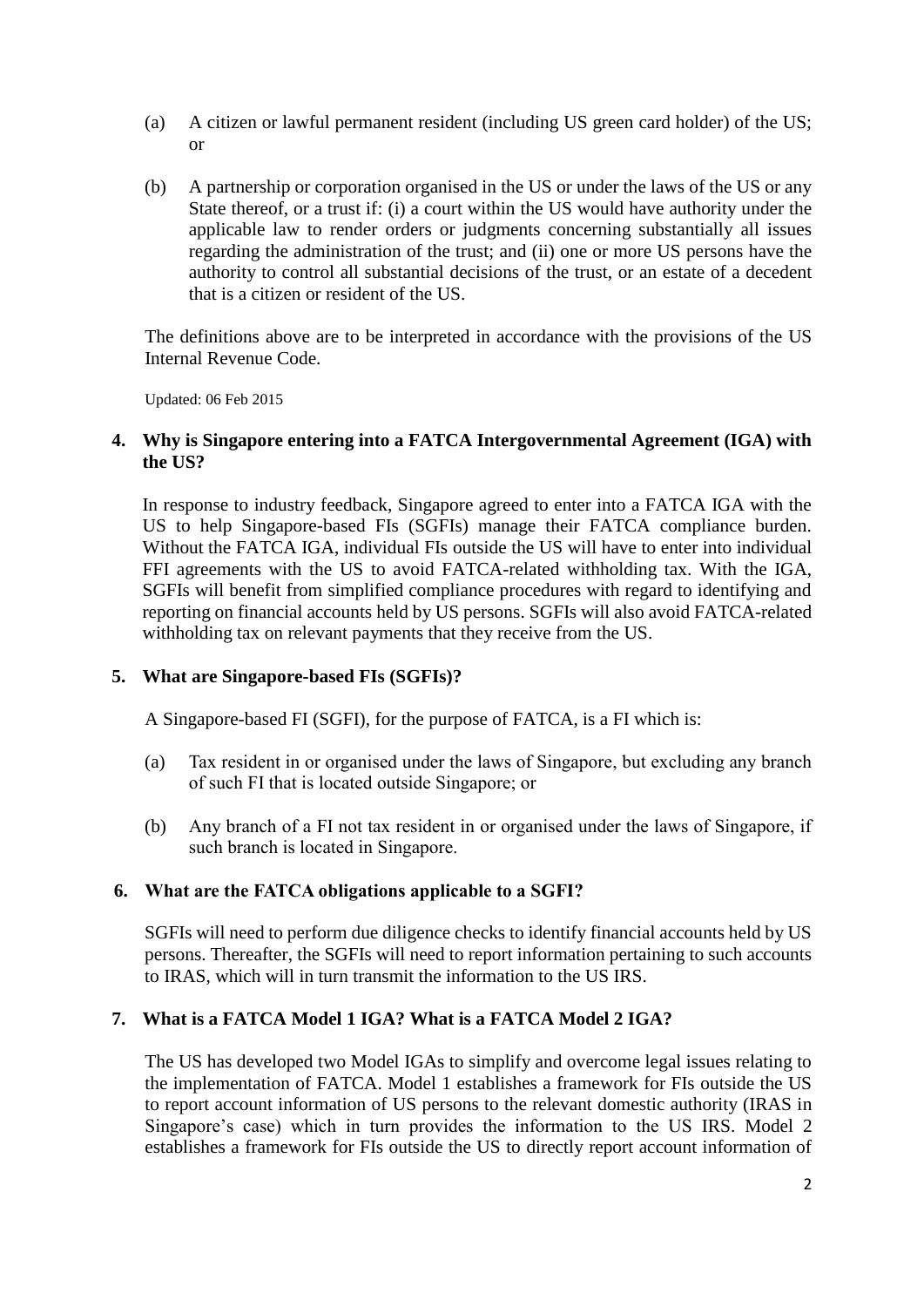US persons to the US IRS, which is supplemented by information exchange upon request between the US IRS and its relevant government counterpart.

#### **8. Does my organisation need to register with the US IRS for FATCA?**

All SGFIs must register with the US IRS, unless they are exempt (refer to FAQ #A.10 below). SGFIs that require advice on their FATCA obligations should seek professional tax/legal advice.

Added: 06 Feb 2015

### **9. Which are the SGFIs that are exempt from FATCA?**

Annex II to the [Singapore-US IGA](http://www.iras.gov.sg/irashome/uploadedFiles/Quick_Links/Tax_treaties/FATCA-Singapore_IGA.pdf) lists the Non-Reporting SGFIs that are treated as Exempt Beneficial Owners (which are exempt from FATCA obligations) or Deemed-Compliant FFIs (which have reduced compliance obligations under FATCA). Please seek professional tax/legal advice if you are unclear whether you qualify for exemption under Annex II.

Added: 06 Feb 2015

### **B. Identification and Reporting Obligations**

## **1. A pre-existing individual customer, with no US indicia identified as of 31 July 2014 after the account was reviewed by a Reporting SGFI, changed his address to a US address on 15 December 2014. Should the account be reported to IRAS in Year 2015?**

Given that the account has already been reviewed by the Reporting SGFI as of 31 July 2014, the change to a US address on 15 December 2014 will be regarded as a change in circumstances which results in an US indicia being associated with the account. The account shall be treated as a US Reportable Account and reported to IRAS in Year 2015 unless the Reporting SGFI obtains documentary evidence establishing the account holder's non-US status.

Added: 06 Feb 2015

## **2. Should all accounts that are held by sole-proprietors be treated as Individual Accounts?**

A sole-proprietorship is a business owned by an individual or a company. For FATCA, only accounts held by sole-proprietorships that are owned by individuals should be treated as individual accounts.

Added: 11 Aug 2015

## **3. Can a new account which is opened and closed within a short time span (e.g. 14 days) be exempt from FATCA reporting?**